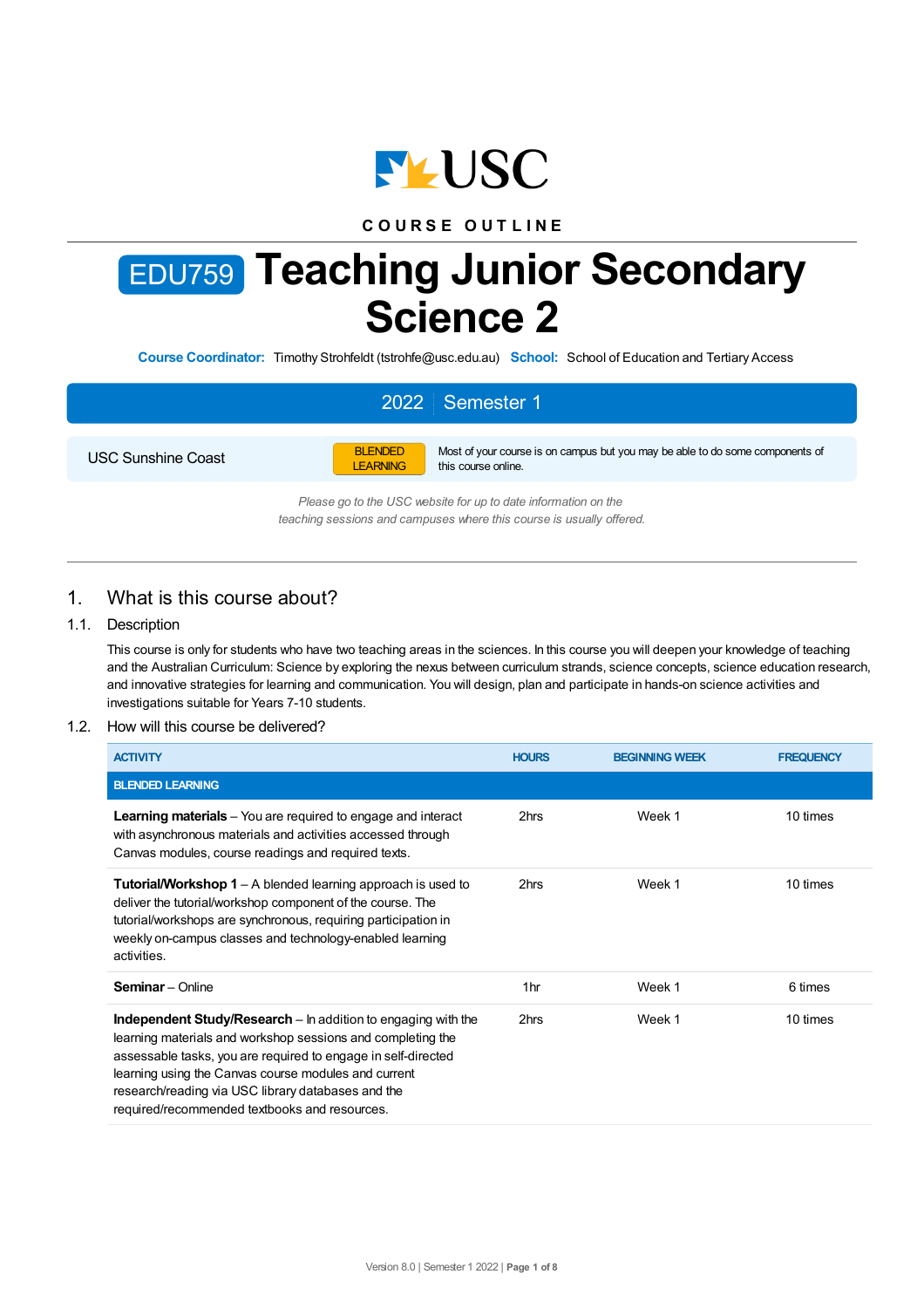#### 1.3. Course Topics

- Australian Curriculum: Science (ACS) Science Understanding, Science Inquiry Skills and Science as a Human Endeavour.
- Linking the ACS with 'Big Ideas' and teaching and learning activities
- Using ICT, literacy and numeracy in classroom activities
- Reflective practice; responding to students' needs
- Science pedagogy, teaching strategies and managing a Science classroom for student engagement, inquiry learning and activ learning for a diversity of middle phase students
- Approaches to Scientific Investigations
- Linking learning theory and practice through planning learning activities and assessment to support and extend a diversity of learners
- Professional practice and risk management in Science classrooms

# 2. What level is this course?

#### 700 Level (Specialised)

Demonstrating a specialised body of knowledge and set of skills for professional practice or further learning. Advanced application of knowledge and skills in unfamiliar contexts.

# 3. What is the unit value of this course?

12 units

# 4. How does this course contribute to my learning?

| <b>COURSE LEARNING OUTCOMES</b>                                   |                                                                                                                                                                                           | <b>GRADUATE QUALITIES MAPPING</b>                                      | PROFESSIONAL STANDARD MAPPING                                                                                                                                                                                                                                                                                                                                                                                                                                                                                                                                                                  |  |
|-------------------------------------------------------------------|-------------------------------------------------------------------------------------------------------------------------------------------------------------------------------------------|------------------------------------------------------------------------|------------------------------------------------------------------------------------------------------------------------------------------------------------------------------------------------------------------------------------------------------------------------------------------------------------------------------------------------------------------------------------------------------------------------------------------------------------------------------------------------------------------------------------------------------------------------------------------------|--|
| On successful completion of this course, you<br>should be able to |                                                                                                                                                                                           | Completing these tasks successfully will<br>contribute to you becoming | Australian Institute for Teaching and School<br>Leadership                                                                                                                                                                                                                                                                                                                                                                                                                                                                                                                                     |  |
| $\blacksquare$                                                    | Apply deep knowledge of the Australian<br>Curriculum, Science 'big ideas' and<br>pedagogies for learning, inclusion and<br>engagement to develop a sequence of<br>lesson plans in Science | Knowledgeable<br>Empowered                                             | 2.1 - Content and teaching strategies of<br>the teaching area<br>2.2 - Content selection and organisation<br>2.3 - Curriculum, assessment and<br>reporting<br>2.5 - Literacy and numeracy strategies<br>2.6 - Information and Communication<br>Technology (ICT)<br>3.1 - Establish challenging learning goals<br>3.2 - Plan, structure and sequence<br>learning programs<br>3.3 - Use teaching strategies<br>3.4 - Select and use resources<br>4.1 - Support student participation<br>4.2 - Manage classroom activities<br>4.3 - Manage challenging behaviour<br>4.4 - Maintain student safety |  |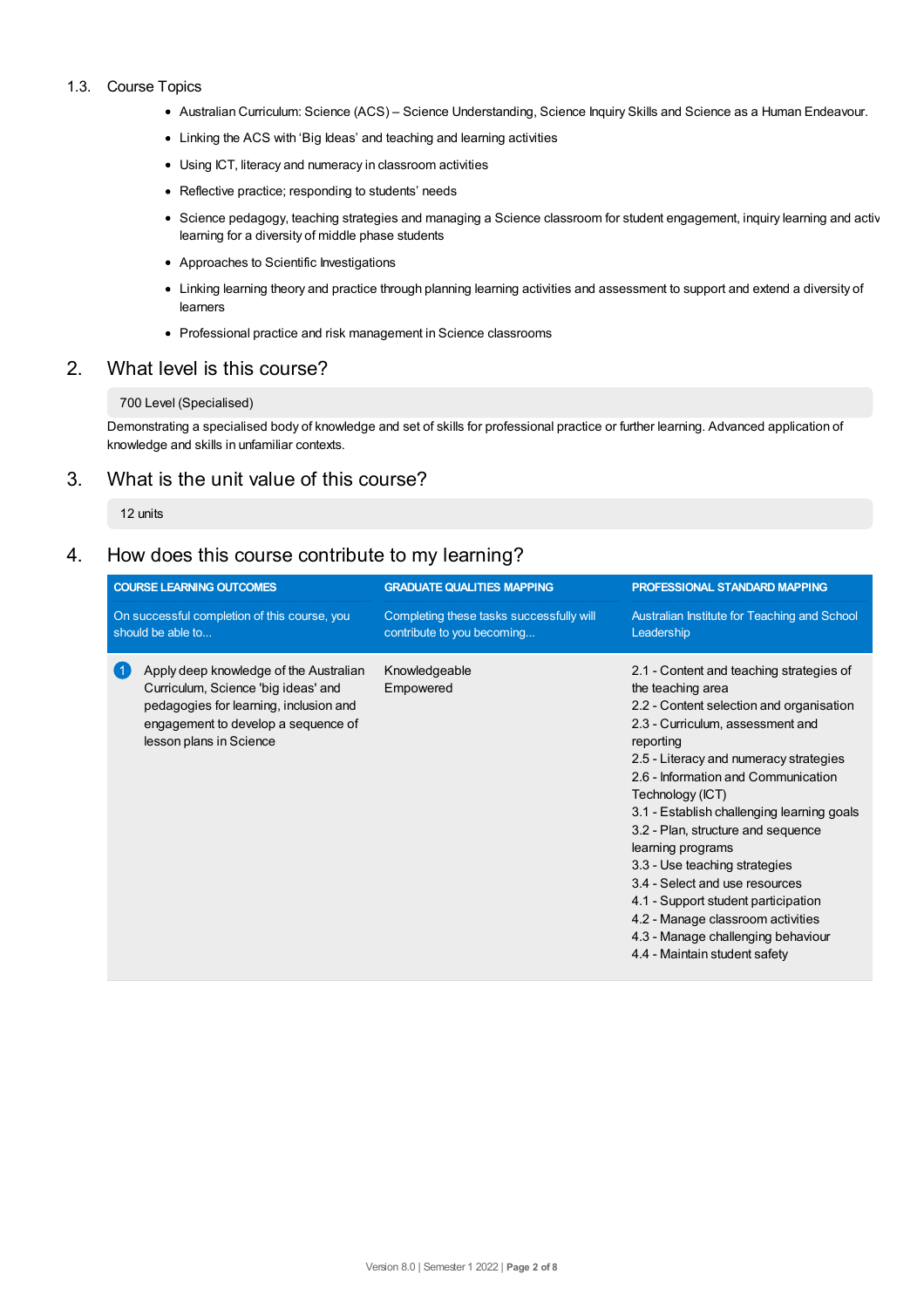| <b>COURSE LEARNING OUTCOMES</b>                                   |                                                                                                                                                                              | <b>GRADUATE QUALITIES MAPPING</b>                                      | PROFESSIONAL STANDARD MAPPING                                                                                                                                                                                                                                                                                                                                                                                                                                                                                                                                                                                                                                                                                                                                                                                                                                                   |  |
|-------------------------------------------------------------------|------------------------------------------------------------------------------------------------------------------------------------------------------------------------------|------------------------------------------------------------------------|---------------------------------------------------------------------------------------------------------------------------------------------------------------------------------------------------------------------------------------------------------------------------------------------------------------------------------------------------------------------------------------------------------------------------------------------------------------------------------------------------------------------------------------------------------------------------------------------------------------------------------------------------------------------------------------------------------------------------------------------------------------------------------------------------------------------------------------------------------------------------------|--|
| On successful completion of this course, you<br>should be able to |                                                                                                                                                                              | Completing these tasks successfully will<br>contribute to you becoming | Australian Institute for Teaching and School<br>Leadership                                                                                                                                                                                                                                                                                                                                                                                                                                                                                                                                                                                                                                                                                                                                                                                                                      |  |
| $\left( 2\right)$                                                 | Apply deep knowledge of inquiry-based<br>pedagogies, classroom management,<br>ICT, literacy, numeracy and laboratory<br>safety to design classroom activities in<br>Science. | Knowledgeable<br>Empowered                                             | 2.1 - Content and teaching strategies of<br>the teaching area<br>2.2 - Content selection and organisation<br>2.3 - Curriculum, assessment and<br>reporting<br>2.5 - Literacy and numeracy strategies<br>2.6 - Information and Communication<br>Technology (ICT)<br>3.1 - Establish challenging learning goals<br>3.2 - Plan, structure and sequence<br>learning programs<br>3.3 - Use teaching strategies<br>3.4 - Select and use resources<br>3.6 - Evaluate and improve teaching<br>programs<br>4.1 - Support student participation<br>4.2 - Manage classroom activities<br>4.3 - Manage challenging behaviour<br>4.4 - Maintain student safety<br>4.5 - Use ICT safely, responsibly and<br>ethically                                                                                                                                                                         |  |
| 3                                                                 | Professionally reflect and act on<br>principles of curriculum design,<br>implementation and assessment in<br>relation to teaching Science.                                   | Knowledgeable<br>Empowered                                             | 2.1 - Content and teaching strategies of<br>the teaching area<br>2.2 - Content selection and organisation<br>2.3 - Curriculum, assessment and<br>reporting<br>2.4 - Understand and respect Aboriginal<br>and Torres Strait Islander people to<br>promote reconciliation between<br>Indigenous and non-Indigenous<br>Australians<br>3.2 - Plan, structure and sequence<br>learning programs<br>3.6 - Evaluate and improve teaching<br>programs<br>4.1 - Support student participation<br>4.2 - Manage classroom activities<br>4.3 - Manage challenging behaviour<br>4.4 - Maintain student safety<br>4.5 - Use ICT safely, responsibly and<br>ethically<br>5.1 - Assess student learning<br>5.2 - Provide feedback to students on<br>their learning<br>5.3 - Make consistent and comparable<br>judgements<br>5.4 - Interpret student data<br>5.5 - Report on student achievement |  |
| 4                                                                 | Employ effective language, structure and<br>text to communicate curriculum<br>strategies and ideas.                                                                          | Knowledgeable<br>Empowered                                             | 3.5 - Use effective classroom<br>communication                                                                                                                                                                                                                                                                                                                                                                                                                                                                                                                                                                                                                                                                                                                                                                                                                                  |  |

# 5. Am Ieligible to enrol in this course?

Refer to the USC [Glossary](https://www.usc.edu.au/about/policies-and-procedures/glossary-of-terms-for-policy-and-procedures) of terms for definitions of "pre-requisites, co-requisites and anti-requisites".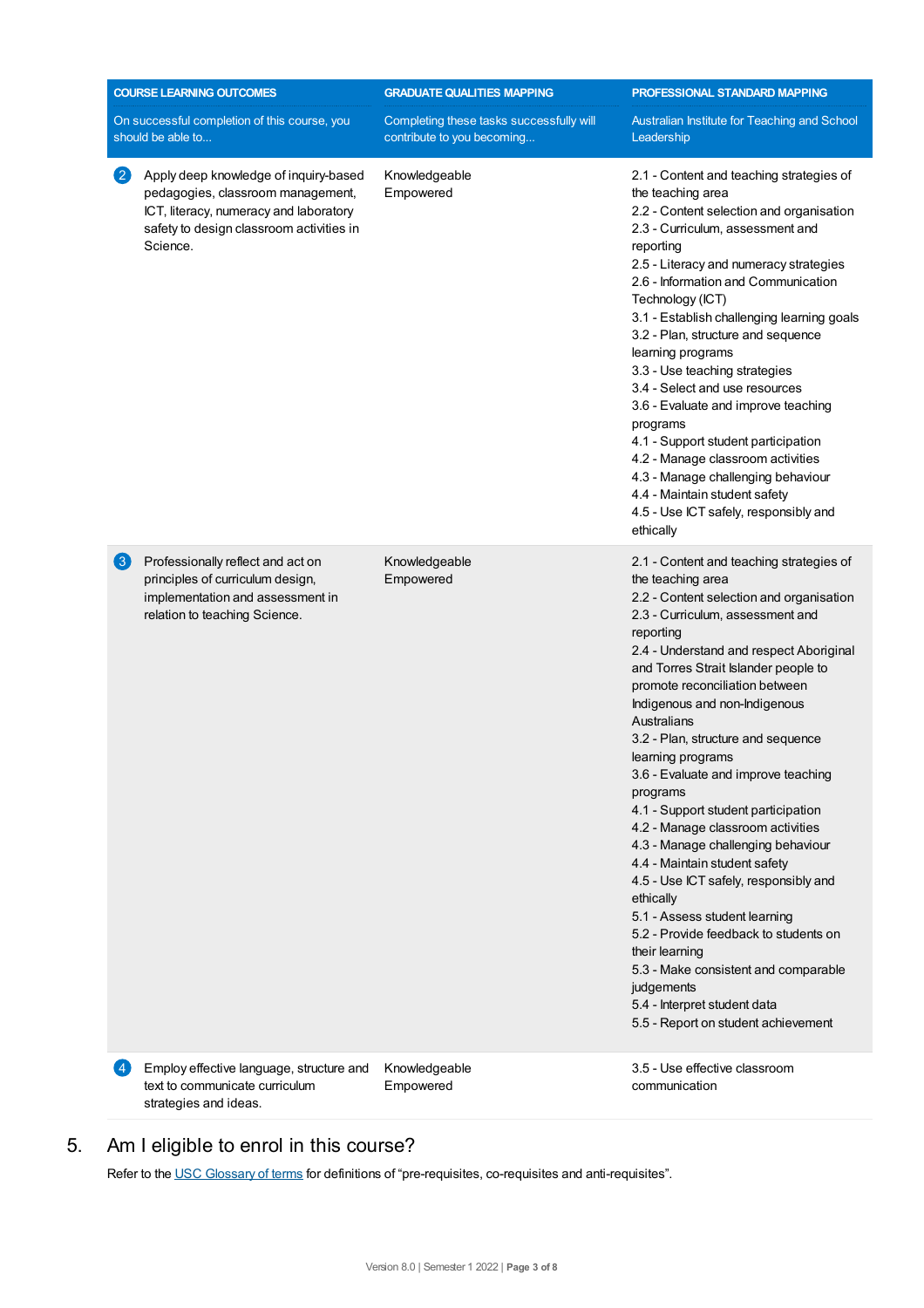## 5.1. Pre-requisites

Enrolled in Program ED706 and two from Biology, Agriculture, Chemistry, Physics, Marine Science, Psychology or Science Teaching areas

# 5.2. Co-requisites

EDU749

# 5.3. Anti-requisites

Not applicable

# 5.4. Specific assumed prior knowledge and skills (where applicable)

Not applicable

# 6. How am Igoing to be assessed?

# 6.1. Grading Scale

# Standard Grading (GRD)

High Distinction (HD), Distinction (DN), Credit (CR), Pass (PS), Fail (FL).

## 6.2. Details of early feedback on progress

You will work with a group of your peers on Task 1 in tutorials during the first four weeks of the course, Your tutor and peers will exchange ideas and feedback with you as you work on Task 1.

# 6.3. Assessment tasks

| <b>DELIVERY</b><br><b>MODE</b> | <b>TASK</b><br>NO. | <b>ASSESSMENT</b><br><b>PRODUCT</b>                     | <b>INDIVIDUAL</b><br><b>OR GROUP</b> | <b>WEIGHTING</b><br>$\frac{9}{6}$ | <b>WHAT IS THE</b><br><b>DURATION /</b><br><b>LENGTH?</b>       | <b>WHEN SHOULD I</b><br><b>SUBMIT?</b> | <b>WHERE SHOULD I</b><br><b>SUBMIT IT?</b>                      |
|--------------------------------|--------------------|---------------------------------------------------------|--------------------------------------|-----------------------------------|-----------------------------------------------------------------|----------------------------------------|-----------------------------------------------------------------|
| All                            | 1                  | Artefact - Creative,<br>and Oral                        | Group                                | 25%                               | 10 minutes<br>presentation<br>including a<br>short<br>animation | Week 4                                 | In Class                                                        |
| All                            | 2                  | Artefact -<br>Professional, and<br><b>Written Piece</b> | Individual                           | 25%                               | 1500 words                                                      | Week 7                                 | <b>Online Assignment</b><br>Submission with<br>plagiarism check |
| All                            | 3                  | Artefact -<br>Professional, and<br><b>Written Piece</b> | Individual                           | 50%                               | 2500 words<br>plus 3 minutes<br>presentation                    | Week 10                                | <b>Online Assignment</b><br>Submission with<br>plagiarism check |

#### **All - Assessment Task 1:** Active Learning Analysis

| <b>GOAL:</b>    | The goal of this task is to analyse engagement and learning strategies in a hands-on science activity.                                                                                                                                                                                                                                                                                                                                                                                                                                                                                                                                         |
|-----------------|------------------------------------------------------------------------------------------------------------------------------------------------------------------------------------------------------------------------------------------------------------------------------------------------------------------------------------------------------------------------------------------------------------------------------------------------------------------------------------------------------------------------------------------------------------------------------------------------------------------------------------------------|
| <b>PRODUCT:</b> | Artefact - Creative, and Oral                                                                                                                                                                                                                                                                                                                                                                                                                                                                                                                                                                                                                  |
| <b>FORMAT:</b>  | "Slowmation" (abbreviated from "Slow Animation") is a narrated stop-motion animation that tells a story or explains a<br>concept. With 2-3 of your peers, you will produce a short Slowmation to exemplify a Content Description or Elaboration<br>from the Australian Curriculum – Science (ACS). Each group will present their animation in tutorial, and explain:<br>• the ACS Content Description or Elaboration(s) that has been addressed,<br>• how the Slowmation was designed to represent the Content Description or Elaboration,<br>. 'learning moments' your group encountered whilst making it, supported by education literature. |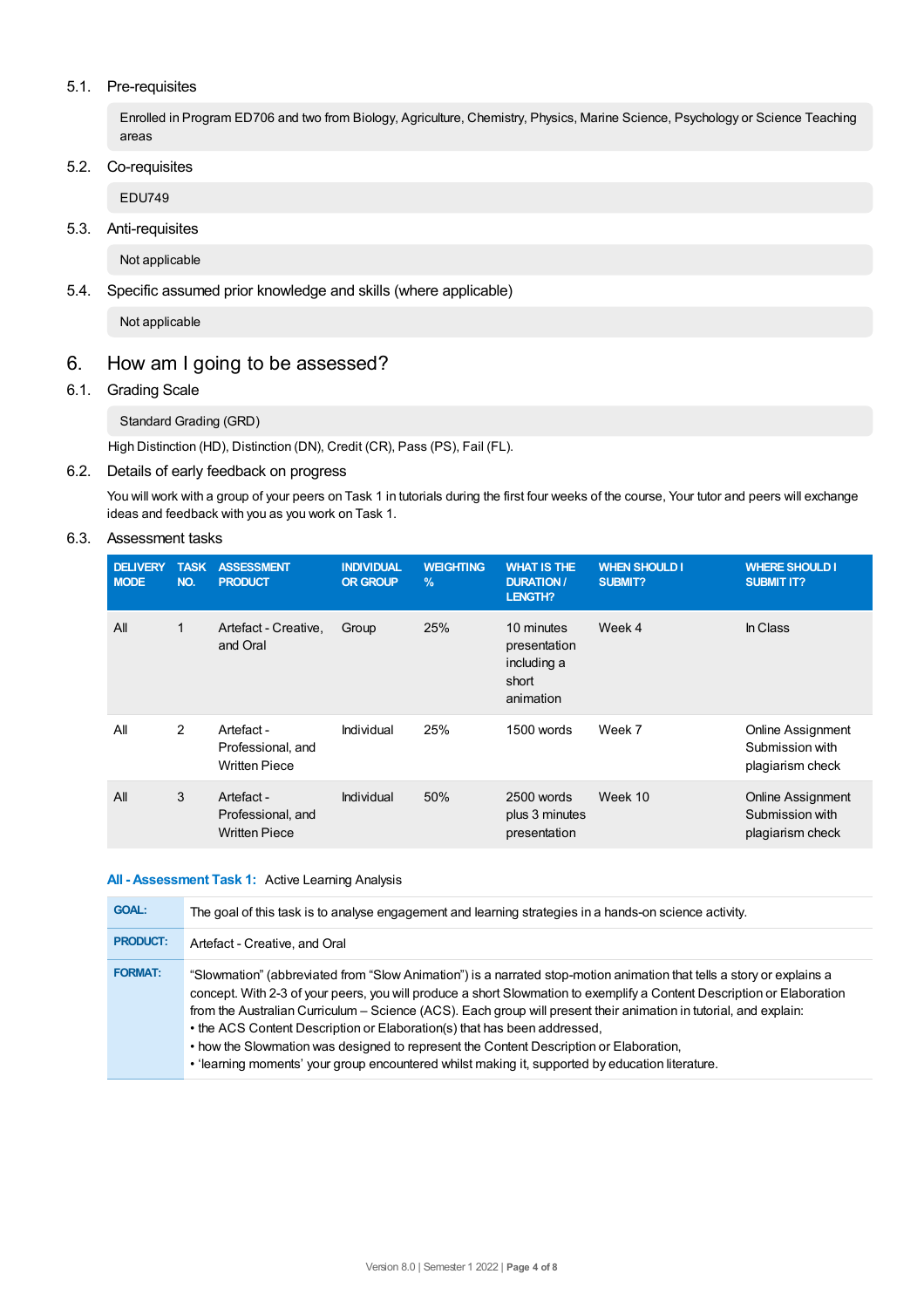| <b>CRITERIA:</b> | No. |                                                                                                                                | <b>Learning Outcome</b><br>assessed |
|------------------|-----|--------------------------------------------------------------------------------------------------------------------------------|-------------------------------------|
|                  |     | Application of deep knowledge of the Australian Curriculum Science and science 'big<br>ideas' (concepts).                      |                                     |
|                  | 2   | Professional reflection and action on principles of curriculum design and implementation in 3<br>relation to teaching Science. |                                     |
|                  | 3   | Employment of language, structure and text to communicate curriculum strategies and<br>ideas                                   | $\overline{4}$                      |
|                  |     |                                                                                                                                |                                     |

# **All - Assessment Task 2:** Infographic and Professional Reflection

| <b>GOAL:</b>     | The goal of this task is to review and report on a science education issue. |                                                                                                                                                                                                                                                                       |                                     |  |  |  |
|------------------|-----------------------------------------------------------------------------|-----------------------------------------------------------------------------------------------------------------------------------------------------------------------------------------------------------------------------------------------------------------------|-------------------------------------|--|--|--|
| <b>PRODUCT:</b>  | Artefact - Professional, and Written Piece                                  |                                                                                                                                                                                                                                                                       |                                     |  |  |  |
| <b>FORMAT:</b>   |                                                                             | You will create an infographic to communicate details of a given science education issue reported through the academic<br>literature, and write an accompanying reflection of how Years 7-9 science teachers can respond to the issue via teaching<br>and assessment. |                                     |  |  |  |
| <b>CRITERIA:</b> | No.                                                                         |                                                                                                                                                                                                                                                                       | <b>Learning Outcome</b><br>assessed |  |  |  |
|                  |                                                                             | Professional reflection on principles of curriculum design, implementation and assessment<br>in relation to teaching Science.                                                                                                                                         | $\left(3\right)$                    |  |  |  |
|                  | 2                                                                           | Employment of effective language, structure and text to communicate curriculum strategies<br>and ideas.                                                                                                                                                               | (4)                                 |  |  |  |
|                  |                                                                             |                                                                                                                                                                                                                                                                       |                                     |  |  |  |

# **All - Assessment Task 3:** Lesson and Assessment Module (Unit) Production

| <b>GOAL:</b>     | The goal of this task is to design a Webquest inquiry-learning module.                                                                                                                                                                                                                                                                                                                                                                                                                                                                                                                                                                                                                                                            |                                                                                                                                                                                                                |                                     |  |  |  |
|------------------|-----------------------------------------------------------------------------------------------------------------------------------------------------------------------------------------------------------------------------------------------------------------------------------------------------------------------------------------------------------------------------------------------------------------------------------------------------------------------------------------------------------------------------------------------------------------------------------------------------------------------------------------------------------------------------------------------------------------------------------|----------------------------------------------------------------------------------------------------------------------------------------------------------------------------------------------------------------|-------------------------------------|--|--|--|
| <b>PRODUCT:</b>  | Artefact - Professional, and Written Piece                                                                                                                                                                                                                                                                                                                                                                                                                                                                                                                                                                                                                                                                                        |                                                                                                                                                                                                                |                                     |  |  |  |
| <b>FORMAT:</b>   | "A WebQuest is an inquiry-oriented activity in which some or all of the information that learners interact with comes from<br>resources on the internet" (Bernie Dodge).<br>In this task you will create a learning module consisting of an original Webquest for a Year 7, 8 or 9 Australian Curriculum<br>Science (ACS) unit, and an accompanying teachers quide consisting of a general overview of Webguests plus specific<br>advice for your own webquest including ACS alignment, a recommended lesson sequence plan and recommendations for<br>classroom management. You will upload your Webquest and your teacher's guide to Canvas, and you will also present<br>your Webquest to your tutor and peers during tutorial. |                                                                                                                                                                                                                |                                     |  |  |  |
| <b>CRITERIA:</b> | No.                                                                                                                                                                                                                                                                                                                                                                                                                                                                                                                                                                                                                                                                                                                               |                                                                                                                                                                                                                | <b>Learning Outcome</b><br>assessed |  |  |  |
|                  | 1                                                                                                                                                                                                                                                                                                                                                                                                                                                                                                                                                                                                                                                                                                                                 | Presentation: Employment of effective language, structure and text to communicate<br>curriculum strategies and ideas.                                                                                          | $\overline{4}$                      |  |  |  |
|                  | 2                                                                                                                                                                                                                                                                                                                                                                                                                                                                                                                                                                                                                                                                                                                                 | Webquest Learning Module: Application of deep knowledge of the Australian Curriculum,<br>Science 'big ideas' and pedagogies for learning, inclusion and engagement to to evaluate<br>a Science lesson sequence |                                     |  |  |  |
|                  | 3                                                                                                                                                                                                                                                                                                                                                                                                                                                                                                                                                                                                                                                                                                                                 | Webquest Learning Module: Application of deep knowledge of inquiry-based pedagogies,<br>classroom management, ICT, literacy, numeracy and laboratory safety to design<br>classroom activities in Science       | $\mathbf{C}$                        |  |  |  |
|                  | 4                                                                                                                                                                                                                                                                                                                                                                                                                                                                                                                                                                                                                                                                                                                                 | Webquest Learning Module: Professional reflection and action on principles of curriculum<br>design, implementation and assessment in relation to teaching science.                                             | $\left( 3 \right)$                  |  |  |  |
|                  |                                                                                                                                                                                                                                                                                                                                                                                                                                                                                                                                                                                                                                                                                                                                   |                                                                                                                                                                                                                |                                     |  |  |  |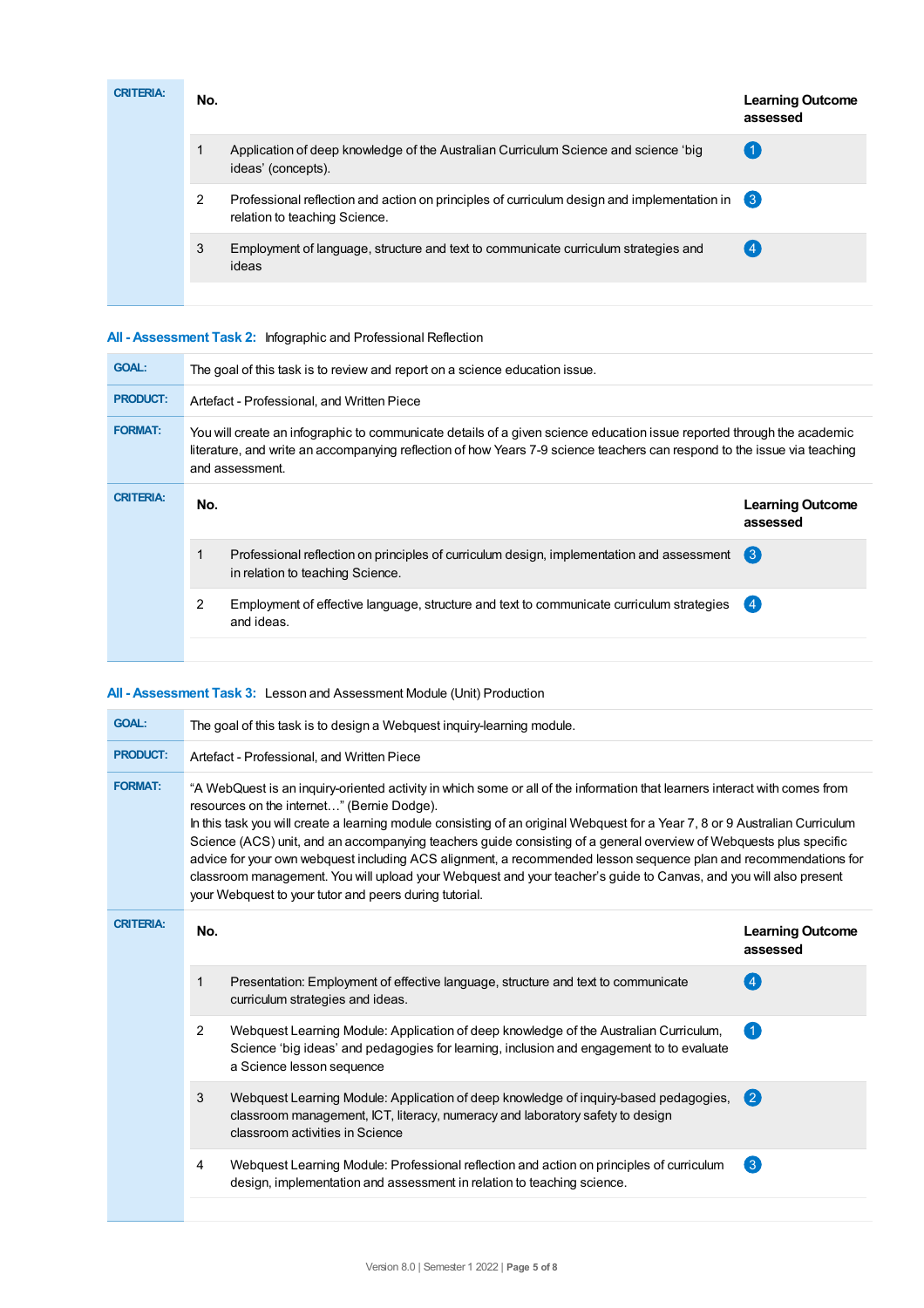# 7. Directed study hours

A 12-unit course will have total of 150 learning hours which will include directed study hours (including online if required), self-directed learning and completion of assessable tasks. Directed study hours may vary by location. Student workload is calculated at 12.5 learning hours per one unit.

## 7.1. Schedule

| <b>PERIOD AND TOPIC</b>                                                                         | <b>ACTIVITIES</b>                                                                                                                                                                                                                                                                                                                                                                                                                                                                                                                                                                                                                                                                                                     |
|-------------------------------------------------------------------------------------------------|-----------------------------------------------------------------------------------------------------------------------------------------------------------------------------------------------------------------------------------------------------------------------------------------------------------------------------------------------------------------------------------------------------------------------------------------------------------------------------------------------------------------------------------------------------------------------------------------------------------------------------------------------------------------------------------------------------------------------|
| Module 1<br>Weeks 1-3 Active Learning                                                           | Exploring middle-phase pedagogies for inclusion, engagement<br>and scientific literacy.<br>Student-centred approaches to Curriculum design.<br>Diagnosing student thinking to identify conceptions and<br>misconceptions.<br>Science-pedagogy content knowledge.<br>Reflecting on and evaluating teaching and learning activities with<br>special focus on learner-generated animations.                                                                                                                                                                                                                                                                                                                              |
| Module 2<br>Weeks 4-5 Facilitating engagement and learning for middle-phase<br>science students | Considering students' needs during the primary to lower<br>secondary school transition.<br><b>STEM Education.</b><br>Evaluating scientific activities for middle-phase classrooms.<br>Science education literature review.<br>Exploring, reflecting on and planning with teaching and learning<br>activities.                                                                                                                                                                                                                                                                                                                                                                                                         |
| Module 3<br>Weeks 6-10 Student-centred learning and authentic assessment                        | Evaluating scientific activities for middle-phase classrooms.<br>Examining teaching resources including ICT and its use in science<br>teaching and assessment.<br>Developing literacy and numeracy through Science.<br>Designing inquiry-based activities to develop conceptual<br>understanding, scientific literacy and critical and creative thinking<br>skills.<br>Exploring, reflecting on and planning with teaching and learning<br>activities with special focus on Webquests.<br>Developing inquiry-based learning and teaching plans and<br>resources.<br>Planning lesson sequences.<br>Exploring assessment, evaluation, feedback, moderation, and<br>reporting in science.<br>Designing assessment schema |

# 8. What resources do I need to undertake this course?

Please note: Course information, including specific information of recommended readings, learning activities, resources, weekly readings, etc. are available on the course Canvas site– Please log in as soon as possible.

# 8.1. Prescribed text(s) or course reader

Please note that you need to have regular access to the resource(s) listed below. Resources may be required or recommended.

| <b>REQUIRED? AUTHOR</b> |                                                       | <b>YEAR TITLE</b>                | <b>EDITION</b> | <b>PUBLISHER</b> |
|-------------------------|-------------------------------------------------------|----------------------------------|----------------|------------------|
| Required                | Vaille Dawson, Grady<br>Venville, Jennifer<br>Donovan | 2019 The Art of Teaching Science | 3rd Ed         | Routledge        |

# 8.2. Specific requirements

Not applicable

# 9. How are risks managed in this course?

Risk assessments have been performed for all laboratory classes and a low level of health and safety risk exists. Some risk concerns may include equipment, instruments, and tools; as well as manual handling items within the laboratory. It is your responsibility to review course material, search online, discuss with lecturers and peers and understand the risks associated with your specific course of study and to familiarise yourself with the University's general health and safety principles by reviewing the online [induction](https://online.usc.edu.au/webapps/blackboard/content/listContentEditable.jsp?content_id=_632657_1&course_id=_14432_1) training for students, and following the instructions of the University staff.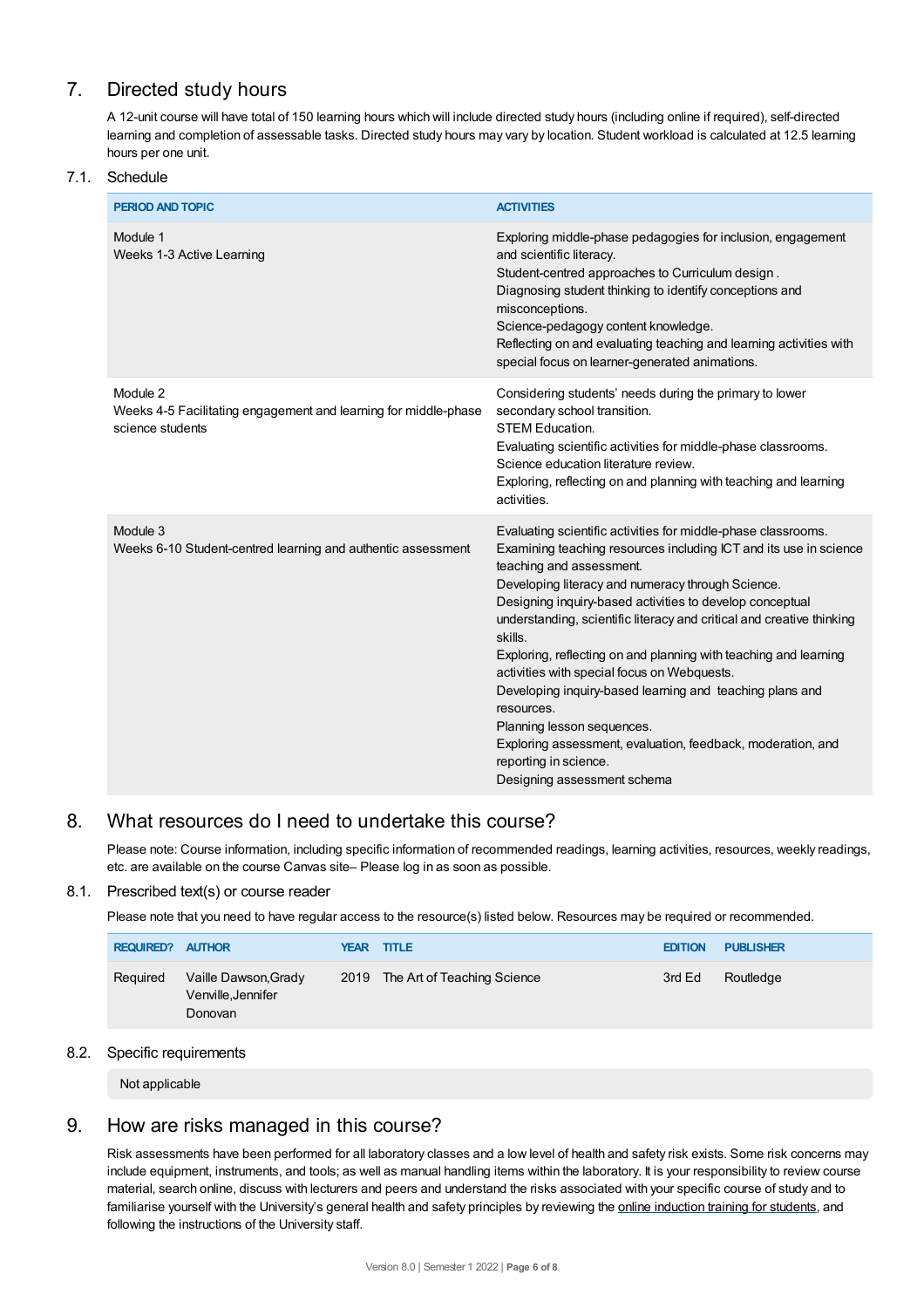# 10. What administrative information is relevant to this course?

## 10.1. Assessment: Academic Integrity

Academic integrity is the ethical standard of university participation. It ensures that students graduate as a result of proving they are competent in their discipline. This is integral in maintaining the value of academic qualifications. Each industry has expectations and standards of the skills and knowledge within that discipline and these are reflected in assessment.

Academic integrity means that you do not engage in any activity that is considered to be academic fraud; including plagiarism, collusion or outsourcing any part of any assessment item to any other person. You are expected to be honest and ethical by completing all work yourself and indicating in your work which ideas and information were developed by you and which were taken from others. You cannot provide your assessment work to others.You are also expected to provide evidence of wide and critical reading, usually by using appropriate academic references.

In order to minimise incidents of academic fraud, this course may require that some of its assessment tasks, when submitted to Canvas, are electronically checked through Turnitin. This software allows for text comparisons to be made between your submitted assessment item and all other work to which Turnitin has access.

#### 10.2. Assessment: Additional Requirements

Eligibility for Supplementary Assessment

Your eligibility for supplementary assessment in a course is dependent of the following conditions applying:

The final mark is in the percentage range 47% to 49.4% The course is graded using the Standard Grading scale You have not failed an assessment task in the course due to academic misconduct

#### 10.3. Assessment: Submission penalties

Late submission of assessment tasks may be penalised at the following maximum rate:

- 5% (of the assessment task's identified value) per day for the first two days from the date identified as the due date for the assessment task.

- 10% (of the assessment task's identified value) for the third day - 20% (of the assessment task's identified value) for the fourth day and subsequent days up to and including seven days from the date identified as the due date for the assessment task. - A result of zero is awarded for an assessment task submitted after seven days from the date identified as the due date for the assessment task. Weekdays and weekends are included in the calculation of days late. To request an extension you must contact your course coordinator to negotiate an outcome.

#### 10.4. SafeUSC

USC is committed to a culture of respect and providing a safe and supportive environment for all members of our community. For immediate assistance on campus contact SafeUSC by phone: 07 [5430](tel:07%205430%201168) 1168 or using the [SafeZone](https://www.safezoneapp.com) app. For general enquires contact the SafeUSC team by phone 07 [5456](tel:07%205456%203864) 3864 or email [safe@usc.edu.au](mailto:safe@usc.edu.au).

The SafeUSC Specialist Service is a Student Wellbeing service that provides free and confidential support to students who may have experienced or observed behaviour that could cause fear, offence or trauma. To contact the service call 07 [5430](tel:07%205430%201226) 1226 or email [studentwellbeing@usc.edu.au](mailto:studentwellbeing@usc.edu.au).

#### 10.5. Study help

For help with course-specific advice, for example what information to include in your assessment, you should first contact your tutor, then your course coordinator, if needed.

If you require additional assistance, the Learning Advisers are trained professionals who are ready to help you develop a wide range of academic skills. Visit the Learning [Advisers](https://www.usc.edu.au/current-students/student-support/academic-and-study-support/learning-advisers) web page for more information, or contact Student Central for further assistance: +61 7 5430 2890 or [studentcentral@usc.edu.au](mailto:studentcentral@usc.edu.au).

#### 10.6. Wellbeing Services

Student Wellbeing provide free and confidential counselling on a wide range of personal, academic, social and psychological matters, to foster positive mental health and wellbeing for your academic success.

To book a confidential appointment go to [Student](https://studenthub.usc.edu.au/) Hub, email [studentwellbeing@usc.edu.au](mailto:studentwellbeing@usc.edu.au) or call 07 5430 1226.

#### 10.7. AccessAbility Services

Ability Advisers ensure equal access to all aspects of university life. If your studies are affected by a disability, learning disorder mental health issue, injury or illness, or you are a primary carer for someone with a disability or who is considered frail and aged, [AccessAbility](https://www.usc.edu.au/learn/student-support/accessability-services/documentation-requirements) Services can provide access to appropriate reasonable adjustments and practical advice about the support and facilities available to you throughout the University.

To book a confidential appointment go to [Student](https://studenthub.usc.edu.au/) Hub, email [AccessAbility@usc.edu.au](mailto:AccessAbility@usc.edu.au) or call 07 5430 2890.